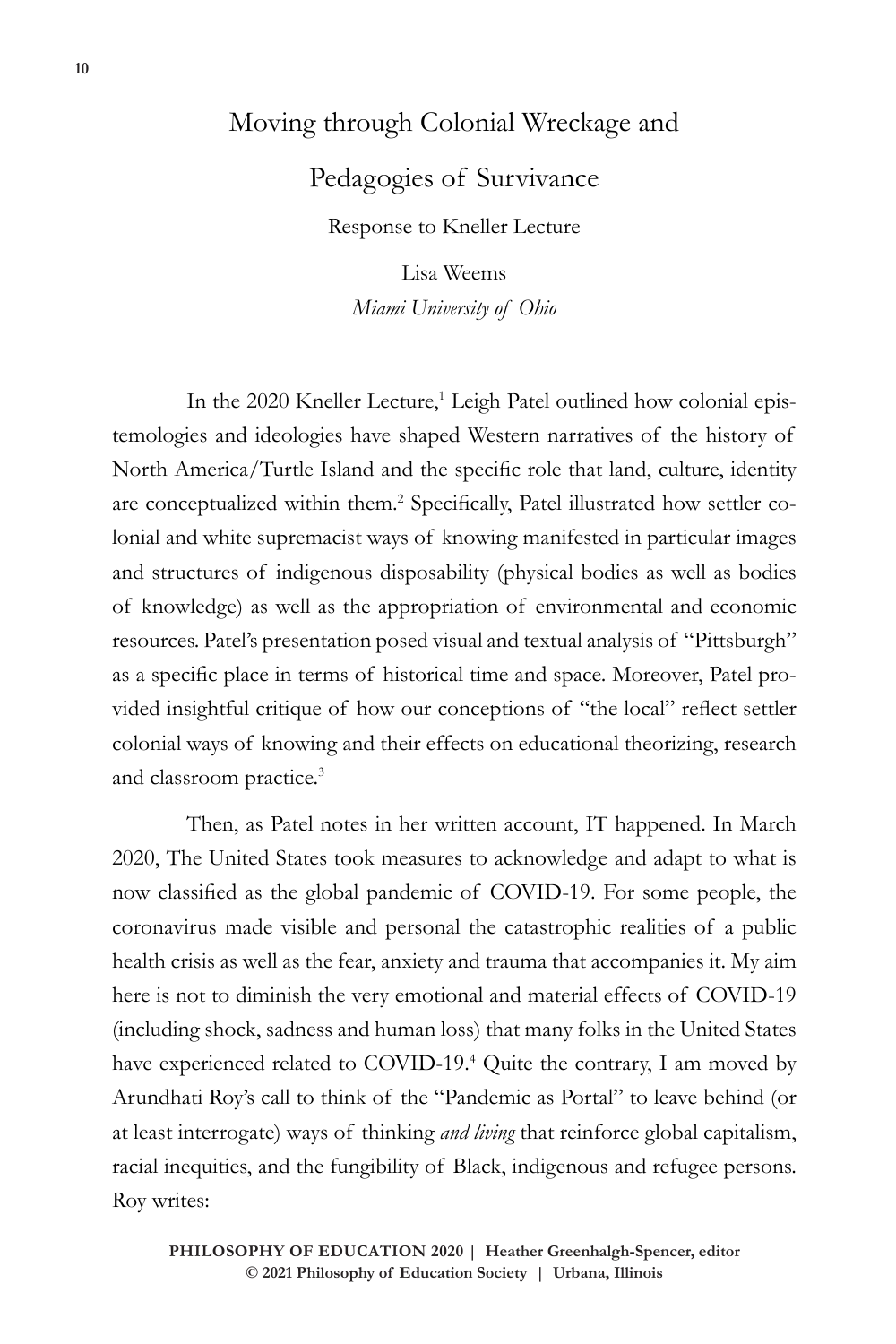## **Lisa Weems 11**

Historically, pandemics have forced humans to break with the past and imagine their world anew. This one is no different. It is a portal, a gateway between one world and the next.

We can choose to walk through it, dragging the carcasses of our prejudice and hatred, our avarice, our data banks and dead ideas, our dead rivers and smoky skies behind us. Or we can walk through lightly, with little luggage, ready to imagine another world. And ready to fight for it.<sup>5</sup>

Roy invites us to "break with the past and imagine [their] world anew." With the metaphor of portal as gateway, Roy suggests we "walk through lightly, with little luggage, ready to imagine another world." Both Roy and Patel encourage us to adopt collectivist ways of thinking and acting that honor and *fight for* the interdependent web of relations between forms of life. However, I detect a slight difference in their arguments. Whereas it appears Patel argues for a type of return to "traditional" [read pure] indigenous (including Black and Brown) ways of thinking that may be free from colonialism, I think Roy implies a type of embodied reckoning with how we are all complicit in (colonial) thinking: thus the call to walk lightly. Patel emphasizes the weight of the past – as both problem and solution. In contrast, Roy implores us to look towards the future with a desire and openness for the not yet. Like Roy, I wonder if we might look towards the future by walking lightly, and with little luggage. In order to walk lightly with little luggage, we must sift through the emotional, material, and conceptual wreckage including our attachments to philosophical concepts embedded in contemporary educational theorizing, such as ontology and epistemology.

To that extent, I'd like to draw on the scholarship of Troy Richardson (Saponi/Tuscarora) that interrogates the entanglements of western/continental philosophy with indigenous cosmologies and ways of living. A philosopher of education and a scholar of Critical Indigenous Theory, Richardson is particularly adept at parsing out points of theoretical connection and distinction within the cacophonous dialogue on the coloniality of Being. Richardson alerts us to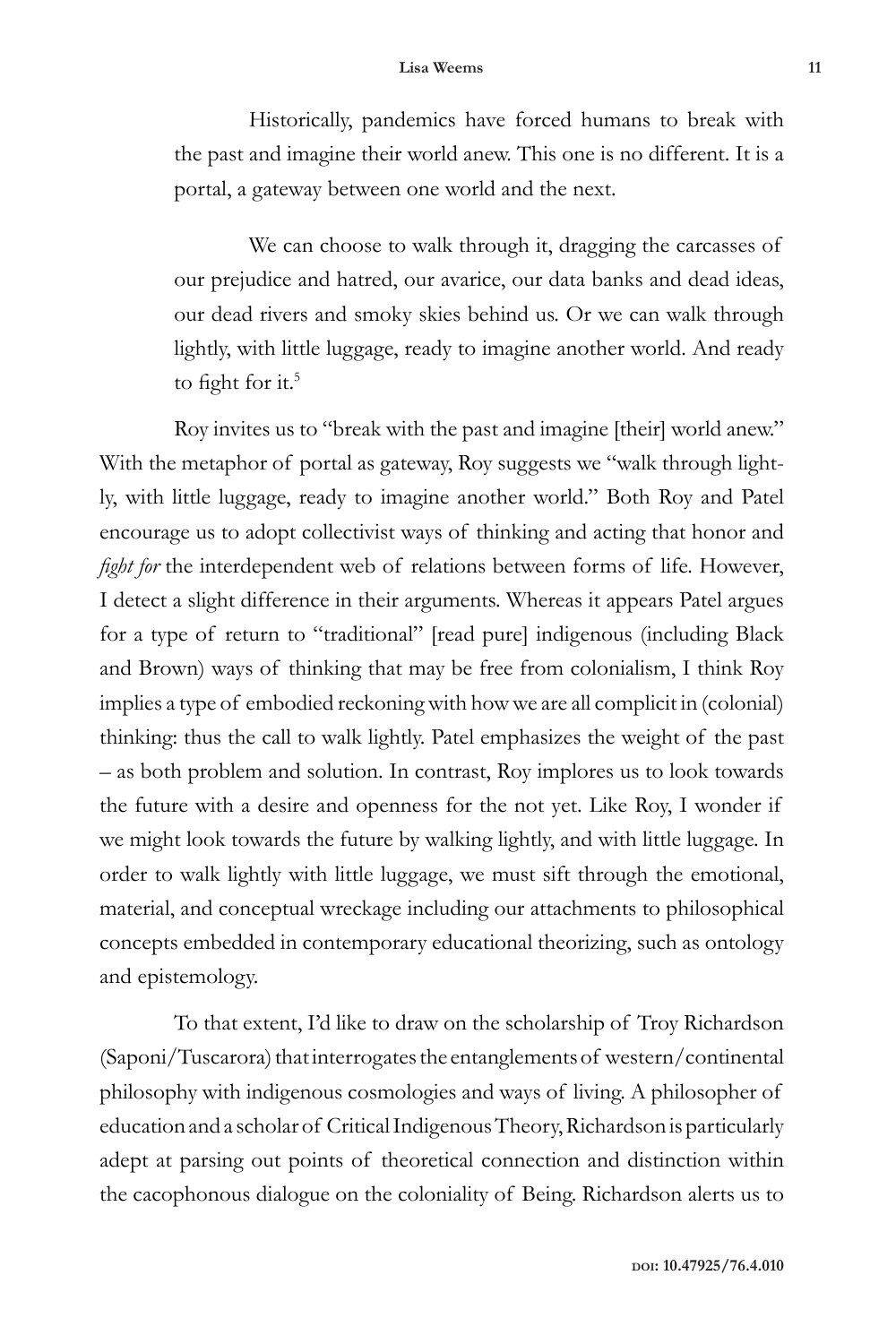the dangers of applying constructs such as epistemology and ontology in the struggle to embrace a decolonial attitude due to their necessarily exclusionary and damaging dimensions. He writes:

> …ontology is not a neutral term or unproblematic transcendental concept with which philosophers of education can develop de-colonial relations to counter social hierarchies. The very dehumanization of racialized peoples stems from the interrogation of being posed by modern western philosophy as a response to the assumed lack of being of colonized, racialized peoples (or at the very least the question of their being).<sup>6</sup>

Here, Richardson deploys the framework of a de-colonial attitude that centers the experiences of minoritized and racialized peoples and that "makes space for the enunciation of non-Western cosmologies and for the expression of different cultural, political and social memories."7

Drawing from Richardson's provocative work on decoloniality, I suggest we pivot our attention away from epistemology towards a less person-centered approach to imagining the possibilities of life, learning, pedagogy, sociality and ethical relations. While philosophers of education have shifted the "dominant" conversation from "Being" towards that of "Becoming" and an emphasis on relationality, our theorizing still **centers** ways of knowing (epistemology) and the human and human-ness as the primary (if not only) actor – and for purposes of this talk – actor in motion.

In an effort to move toward decolonial ontologies in philosophy of education, I suggest we decenter epistemology and contemplate how place and space might serve as pedagogical sites that orient ways of being/moving in which humans cannot nor should not claim authority over forms of intelligence and rights/rites of passage.<sup>8</sup> As indigenous philosophers have noted, humans should not claim authority over the intelligence and rights of all forms of life – including land, animals, sky, spirit, water, etc. This form of androcentrism is part of the coloniality of power. Moreover, humans cannot claim authority over land, despite rampant colonial capitalist attempts at territorialism, extraction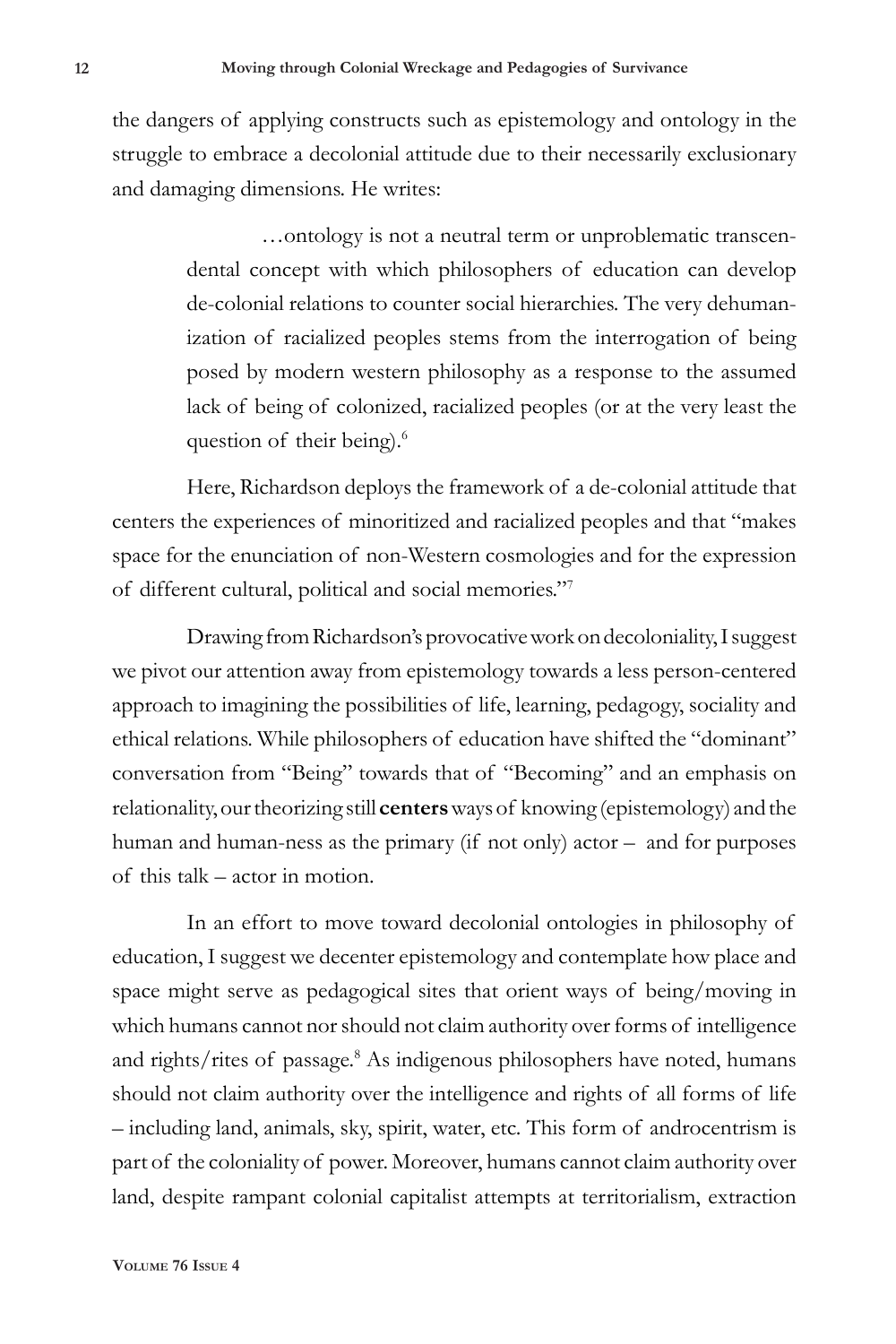and accumulation. There is no place that is pure or free from the entanglements of colonial power. But these entanglements or web of relations rooted in place(s) can certainly be educative. What we might consider, then, is to engage in corporeal pedagogies that allow us to inter-act with the historical traffic of particular places and spaces.

My thinking here draws from what Nigerian/Irish theorist Jayne Ifekewenigwe terms the "entanglements of belonging" and what Anishnaabeg writer Leanne Simpson terms as "land as pedagogy."<sup>9</sup> For both Ifekewenigwe and Simpson, place is not just a matter of geographical location – or the 'where' of identity and knowledge production. Instead, 'place' is a dynamic force that animates pedagogies of (bio)diversity, interdependence and survivance.10 To be clear, land and place are always already imbued in colonial relations of power, and in turn, the embodied effects of these relations are inscribed in/on the flesh, bones and psyches of particular persons and communities. Land as pedagogy, then, acknowledges how place involves elements of "the natural," but also that "nature" is never untouched by histories of trauma, destruction, displacement and death. As Deborah Miranda notes, "we walk alongside power, or through it, carrying our illnesses, fearing all giving has gone to grave."11 Yet, as survivance implies, a decolonial option imagines place as a site of both struggle and resistance; haunting and healing.

Although Ifekwunigwe writes from the position of the transnational and Simpson writes from the position of indigeneity, both theorize understandings of **locality and place** that take into account mobility and change across time and space. Simpson characterizes this type of place-based intelligence through the metaphor of "land as pedagogy" whereas Ifekwunigwe describes this as a "framework of roots/routes/detours." Both theorists are interested in tracking the ways in which colonialisms have polluted the natural, socio-cultural and landscapes of particular places. Yet, they also recognize how living beings have adapted and resisted the ongoing structures of colonization through "rebellious transformation" and "the dance of diasporic double consciousness."12 What particularly interests me here is the connection between land/place, movement and embodied resurgence.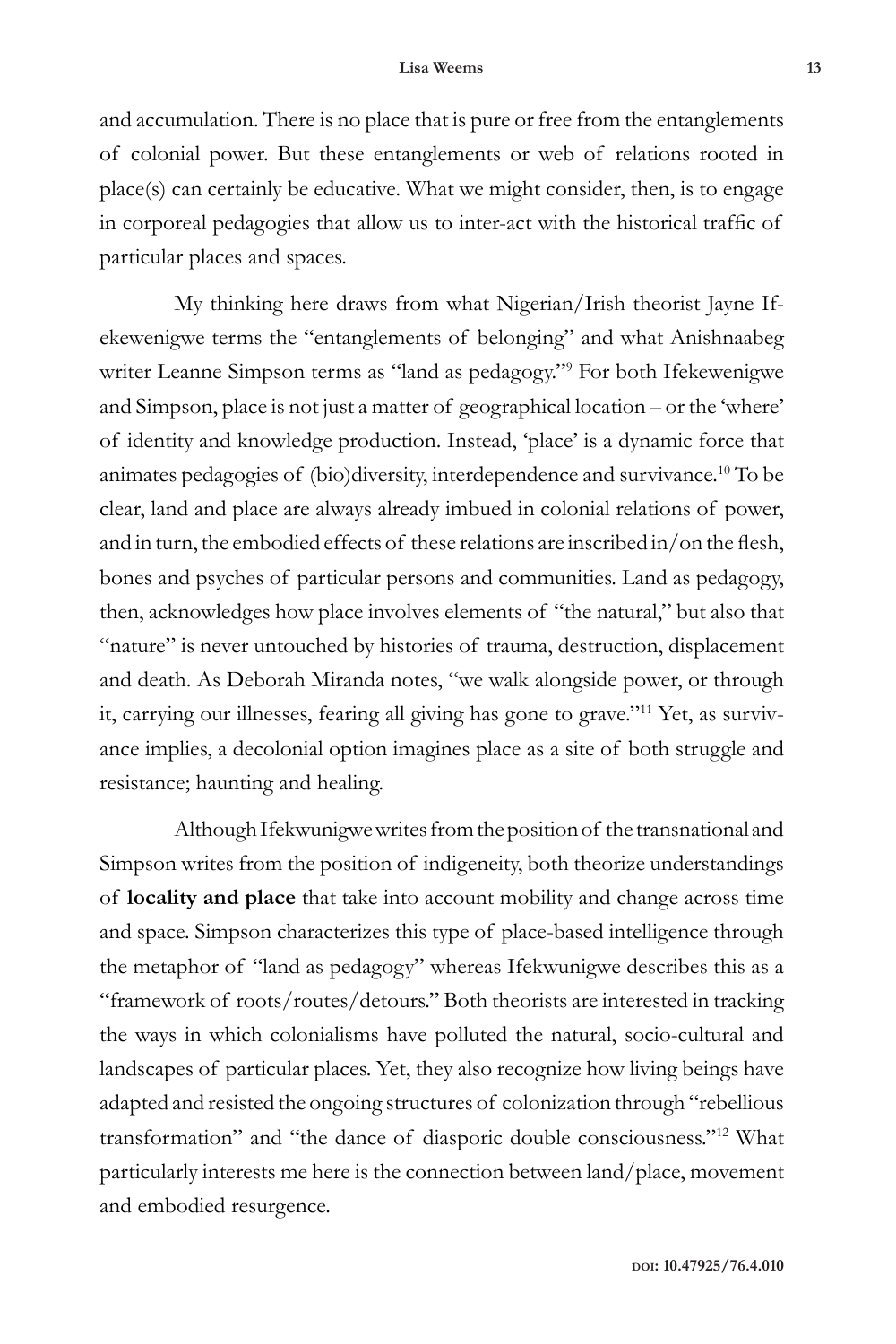The long history of indigenous and First Nations pedagogies of resurgence is well documented.13 Part of what characterizes resurgence is the complex solidarities among nations, tribes, and clans, across time and space. Indigenous resilience, resistance and resurgence occurs through embodied practices of naming and interrupting historical and ongoing structures and relations of colonial power. Political, social and community leaders regularly put their bodies on the line to protest the intergenerational trauma caused by residential schooling, violence against indigenous women and girls and the ongoing violation and desecration of sacred lands. From poetry to powwows, indigenous communities disrupt colonial ways of thinking and being through speaking, drumming and dancing. And, I would argue, that all of these forms of resurgence reflect a decolonial way of being that remembers and honors the interdependence of land/place/humans and all forms of life.

Let me give a brief example of a type of corporeal pedagogy of resurgence that makes explicit connections between embodied and cultural knowledges as well as re-membering, re-marking and re-mapping land through what Karen Recollet terms "a radical pedagogy of decolonial love within the context of the everyday in order to assure a *freedom of motion*…"14 Combining community-based practices of memory work, creative scholarship, and artistic production, Walking with Our Sisters serves as a site of pedagogy that is both "local yet traveling."

Walking with Our Sisters, (2012-2019), was an art installation created by an intergenerational group of First Nations and Metis women that commemorates the 1800 missing and murdered indigenous women and girls.<sup>15</sup> Coordinated by Metis visual artist and author Christi Belcourt, the art installation consists of over eighteen hundred vamps (the top part of a traditional moccasin) beaded by hand by more than thirteen hundred artists from across North America. The vamps, however, are not merely on "display" – like an object of spectacle that reproduces a colonial gaze. Rather, each of the vamps are placed on a large red fabric arranged in a (circular) path formation, where participants remove their shoes and walk along the path amidst the vamps. Participants are "walking with our sisters" both figuratively and literally – making meaning in/through inter-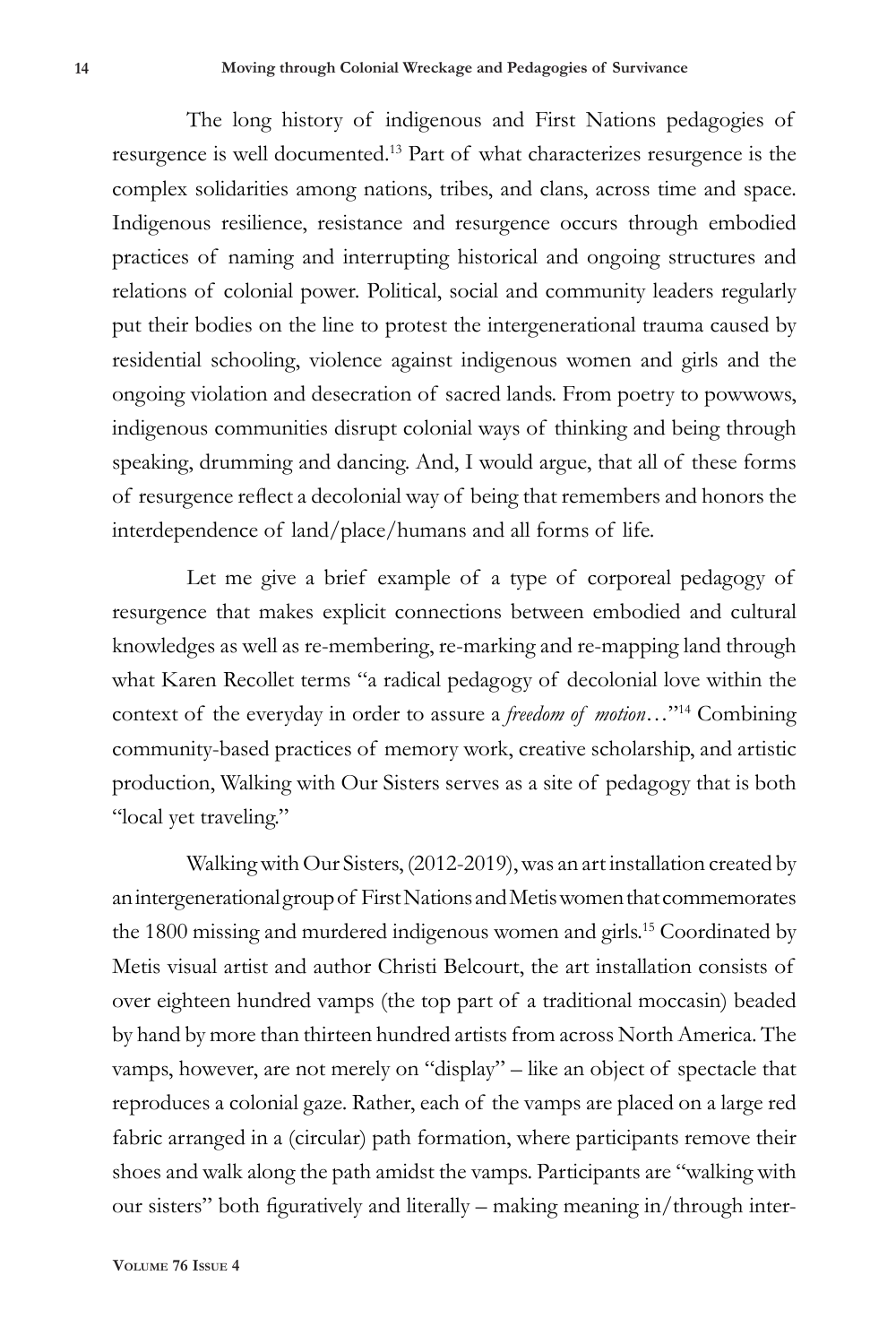## **Lisa Weems 15**

connected relations between land, place and peoples and the multiple stories that belong to them. The installation also includes trees, branches and other natural elements. Taken together, the installation forms a ceremonial lodge where participants can work through the "rupture" between trauma, grief, healing and resistance, or what Recollet calls "decolonial spatial glyphing."16 Recollet writes:

Glyphing practices share a history of producing geographies of resistance, achieved through making visible an active Indigenous presence and futurity in otherwise contested Indigenous territories. I utilize the concept of urban glyphing to accentuate the doing, and the intrinsic Indigenous motion entailed in producing symbols and narratives as forms of cultural production that are inherently political.

Central to Recollet's concept of decolonial spatial glyphing is the recognition that Indigeneity is a site of radical critique as well as creativity that is expressed through practices that are embodied, visual, sonic, and in constant motion.

As an installation, Walking with Our Sisters serves as both a pedagogical and political site of "presencing,"17 in that it provides a visceral space for collective mourning and healing as well as promotes awareness of the violence against Indigenous women and the alarming silence among politicians, policymakers, and the media. Each of the vamps represents a particular woman or girl and reflects the symbology of specific indigenous communities and cultures. In this way, the individual vamps reflect local stories of persons and places that, woven together, create a powerful counter-narrative against colonial violence. While the artifacts within the installation trace the targeted yet expansive reach of colonial sexual terrorism, the performative and ceremonial aspects of the installation enact a form of decolonial pedagogy that connects land, embodiment, movement and community.

Many of the vamps are beaded together in community. As a culturally specific form of decolonial pedagogy, Walking with Our Sisters integrates two aims: learning traditional arts and serving as a critical intervention in the mate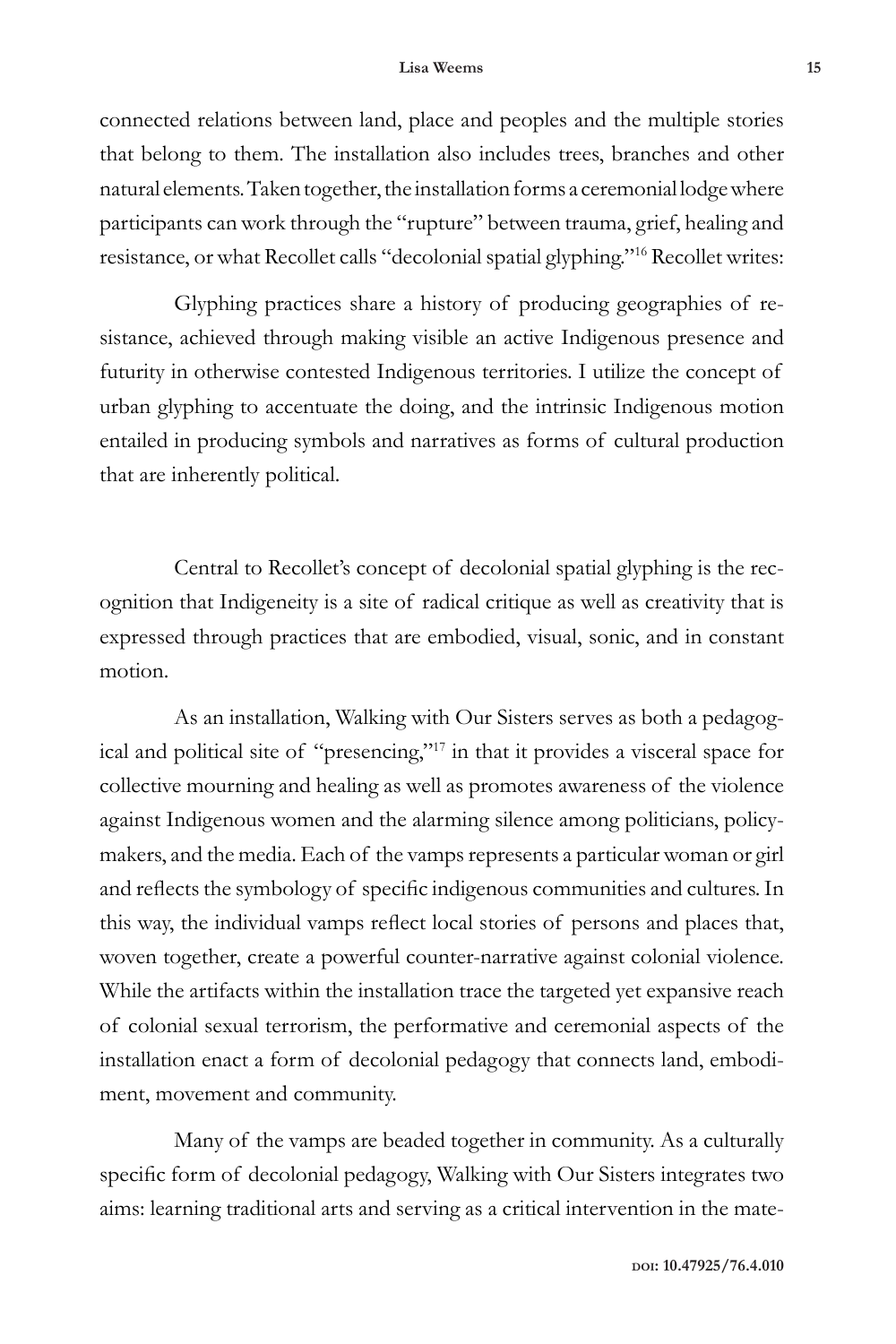rial, political symbolic disappearance of Indigenous women and girls. Vamps are created in intergenerational circles of First Nations, Metis, and Indigenous women and men, and, in doing so, learn about the lives of the individuals to bead their stories into the vamps. Then, Natives and non-natives work together to prepare, transport, and install the exhibit to ensure it retains a spiritual and culturally appropriate form of display. As of 2019, the installation has traveled to over thirty-two locations across Canada.

## **CONCLUSION**

I conclude my remarks with the invitation for philosophers of education to "walk lightly, with little baggage" as we work towards disrupting the coloniality of being and coloniality of power that continues to wreak havoc in schools and society through the dehumanization of Black, Indigenous and other minoritized bodies. I offer this discussion of Walking with Our Sisters as an opportunity to think about the ways in which indigenous practices of presencing or spatial glyphing as pedagogies of resurgence and survivance demonstrate decolonial living, learning and loving in ways that honor multiple forms of life and intelligence across borders. The point here is not to appropriate or attempt to replicate installations such as Walking with our Sisters. Rather, I join Patel in the belief that ways of thinking and talking about land and place are always already conditioned by settler colonialism. I would like to humbly offer that we consider embodied inter-action with, and movement across, specific places and locations as a way of imagining decolonial ethical relations that include but do not privilege person-centered cosmologies.

2 See Linda Tuhiwai Smith, *Decolonizing Methodologies: Research and Indigenous Peoples* (Oxford: Zed Publishing, 1999) for a good discussion of the definitions and distinctions between various forms of colonialism.

3 Leigh Patel, *Decolonizing Educational Research: From Ownership to Answerability* (New York: Routledge, 2015).

<sup>1</sup> I'd like to thank Cris Mayo and Heather Greenhalgh-Spencer for the gracious invitation to provide a response to Leigh Patel's Kneller Address.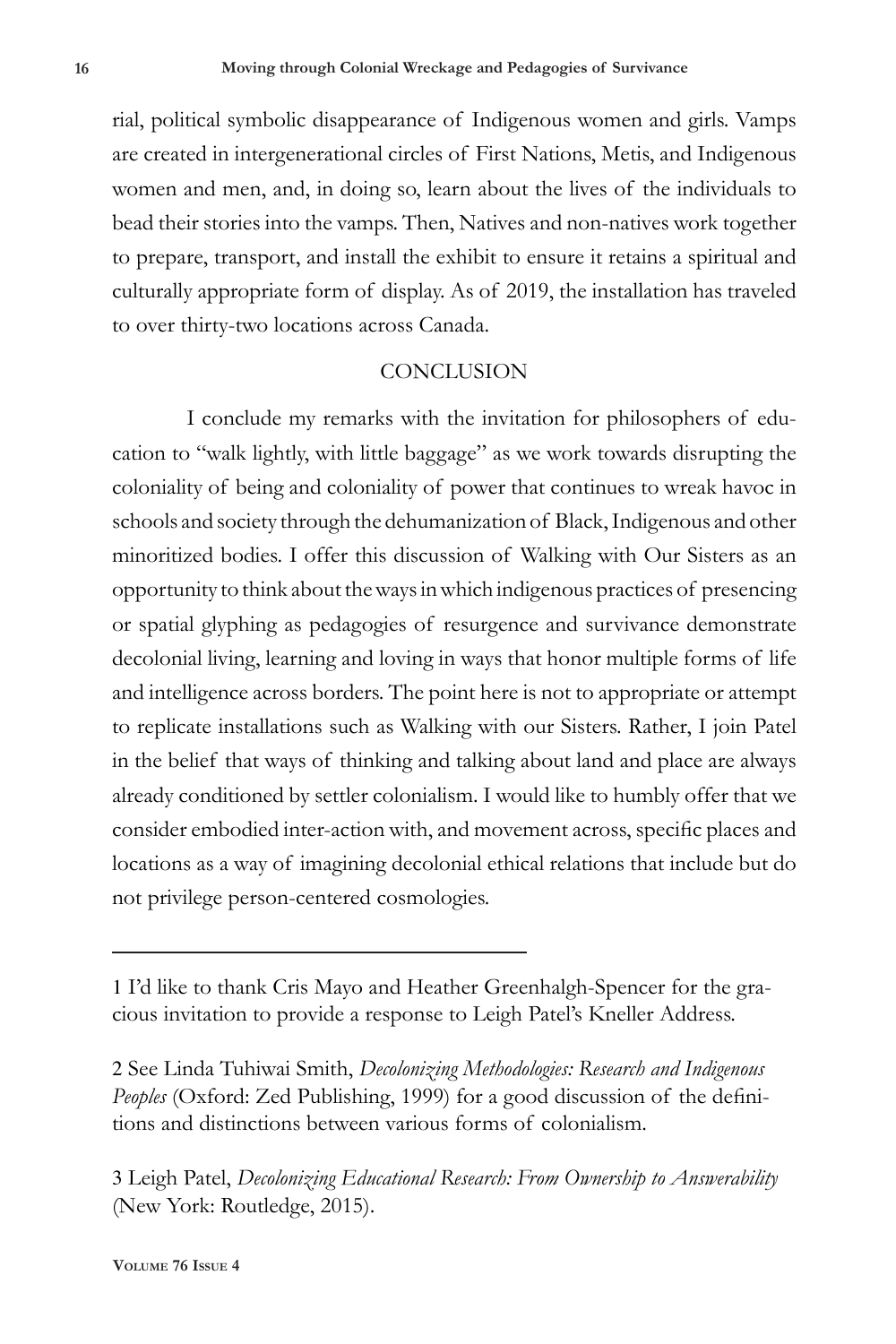4 As several Black and Brown scholars and activists have noted, anti-Black racism and genocide against indigenous peoples that make up the "coloniality of power" as a historical and continuous structure means that many communities are always already subject to a public health pandemic. See Aníbal Quijano, "Coloniality of Power, Eurocentrism and Latin America," *Nepantla* 1, no. 3, (2000): 533-580. See Walter D. Mignolo, "Introduction: Coloniality of Power and De-colonial Thinking," *Cultural Studies* 21, no. 2-3, 2007 for an overview of the framework of de-coloniality.

5 Arundhati Roy, "The Pandemic is a Portal," *Financial Times,* April 3, 2020, https://www.ft.com/content/10d8f5e8-74eb-11ea-95fe-fcd274e920ca.

6 Troy Richardson, "Disrupting the Coloniality of Being: Toward De-colonial \Ontologies in Philosophy of Education," *Studies in Philosophy of Education* 31, (2012): 539–551 and "Between Native American and Continental Philosophy: A comparative approach to narrative and the emergence of responsible selves," *Educational Philosophy and Theory* 44, no. 6 (2012): 663-674.

7 Richardson, "Disrupting the Coloniality of Being," 548-549.

8 Leanne Betasamosake Simpson refers to this as Nishnaabeg intelligence – a kind of wisdom produced by humans and non-humans as part of the logic of interconnected sustainable knowing/being/moving involving human and non-human life in particular places and spaces. See L. B. Simpson, *Dancing on Turtle's Back: Stories of Nishnaabeg Recreation, Resurgence, and a New Emergence*  (Winnipeg, MB: Arbeiter Ring, 2012).

9 Jayne O. Ifekwunigwe, "Entangled Belongings: Reimagining Transnational Biographies of Black and Global African Diasporic Kinship" in *Contested Belonging: Spaces, Practices, Biographies.* Published online:[website?] 17 May 2018; 19-41; Leanne Betasamosake Simpson. "Land as pedagogy: Nishnaabeg intelligence and rebellious transformation." *Decolonization: Indigeneity, Education & Society,* 3, no. 3, (2014): 1-25.

10 Gerald Vizenor, (Ed.,) *Survivance: Narratives of Native Presence* (Lincoln, NE: University of Nebraska, 2008).

11 As quoted in Quo-Li Driskill, "Pedagogy" https://shetrieshertongue. wordpress.com/category/driskill-qwo-li/.